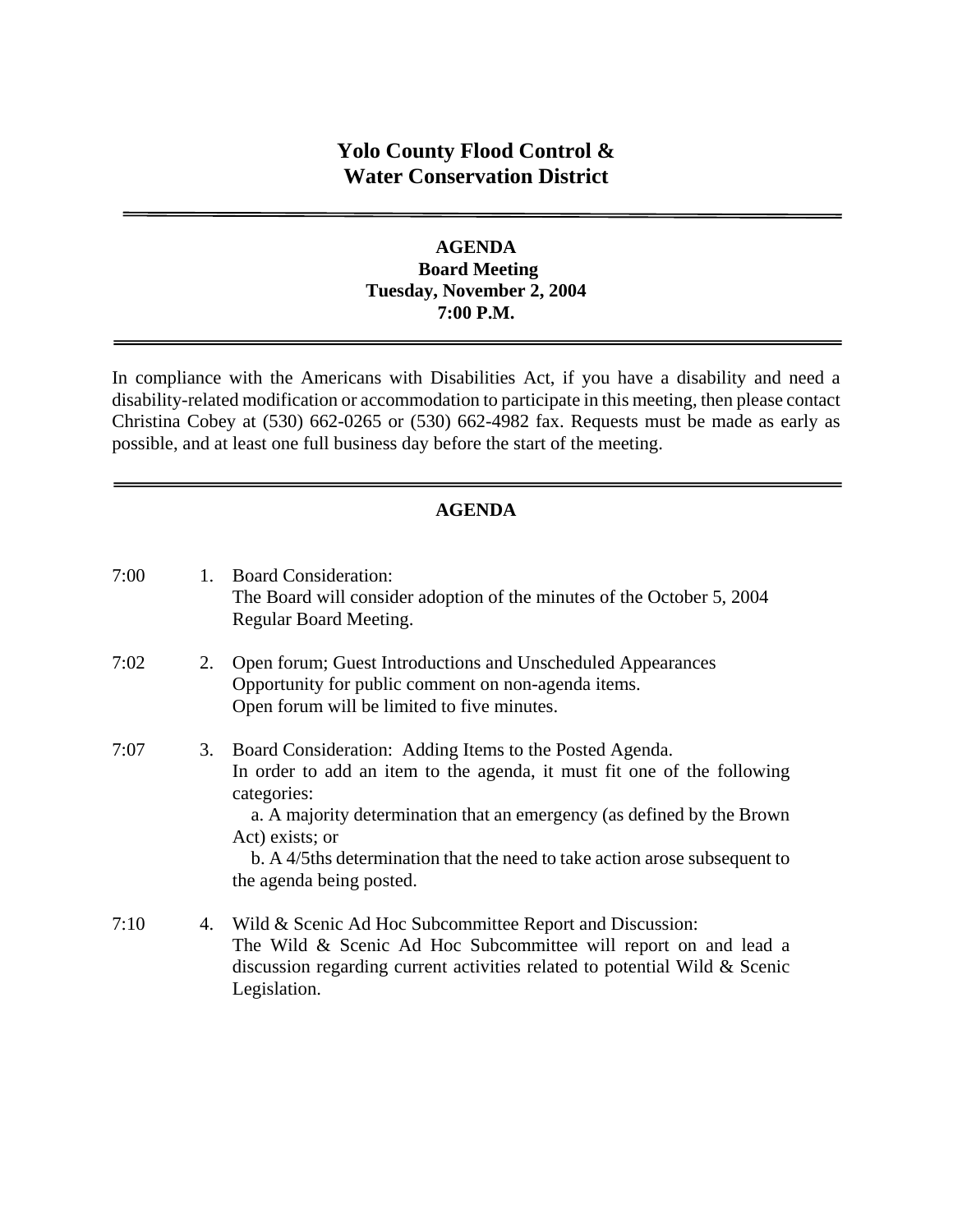| 7:30 | 5. | Water Management Plan Update and Recommendation:<br>The Board will hear a staff and consultant report on the continued<br>development of the Water Management Plan Update and a<br>recommendation to fund Phase 1 of the Information Management<br>Program. |
|------|----|-------------------------------------------------------------------------------------------------------------------------------------------------------------------------------------------------------------------------------------------------------------|
| 8:15 | 6. | Off-Season Maintenance and Construction Program Report:<br>The Board will hear a staff and consultant report on maintenance and<br>construction activities to be performed during the winter months.                                                        |
| 8:30 | 7. | Directors' Reports:<br>Each member of the Board will have the opportunity to report on<br>meetings and conferences attended during the prior month on behalf of<br>the District.                                                                            |
| 8:45 | 8. | General Manager's Report:<br>The Board will receive a report from the General Manager regarding<br>current general activities and projects of the District.                                                                                                 |
| 8:50 | 9. | <b>Operations and Maintenance Report:</b><br>The Board will receive a status report on the previous month's operation<br>and maintenance activities.                                                                                                        |
| 8:55 |    | 10. General Discussion:<br>Opportunity for Board members to ask questions for clarification, provide<br>information to staff, request staff to report back on a matter, or direct staff<br>to place a matter on a subsequent agenda.                        |
| 8:59 |    | 11. Board Consideration:<br>The Board will consider the approval and the payments of bills.                                                                                                                                                                 |
| 9:00 |    | 12. Adjourn                                                                                                                                                                                                                                                 |

The public may address the Board concerning an agenda item either before or during the Board's consideration of that agenda item. Public comment on items within the Board's jurisdiction is welcome, subject to reasonable time limits for each speaker. Upon request, agenda items may be moved up to accommodate those in attendance wishing to address that item. Times listed for consideration of agenda items are approximate only. The Board may consider any agenda item at any time during the Board meeting.

I declare that the foregoing agenda was posted at the office of the Yolo County Flood Control and Water Conservation District, 34274 State Highway 16, Woodland, CA on October 29, 2004.

By: \_\_\_\_\_\_\_\_\_\_\_\_\_\_\_\_\_\_\_\_\_\_\_\_\_\_\_\_\_\_\_\_\_\_\_\_\_

Christina Cobey, Administrative Assistant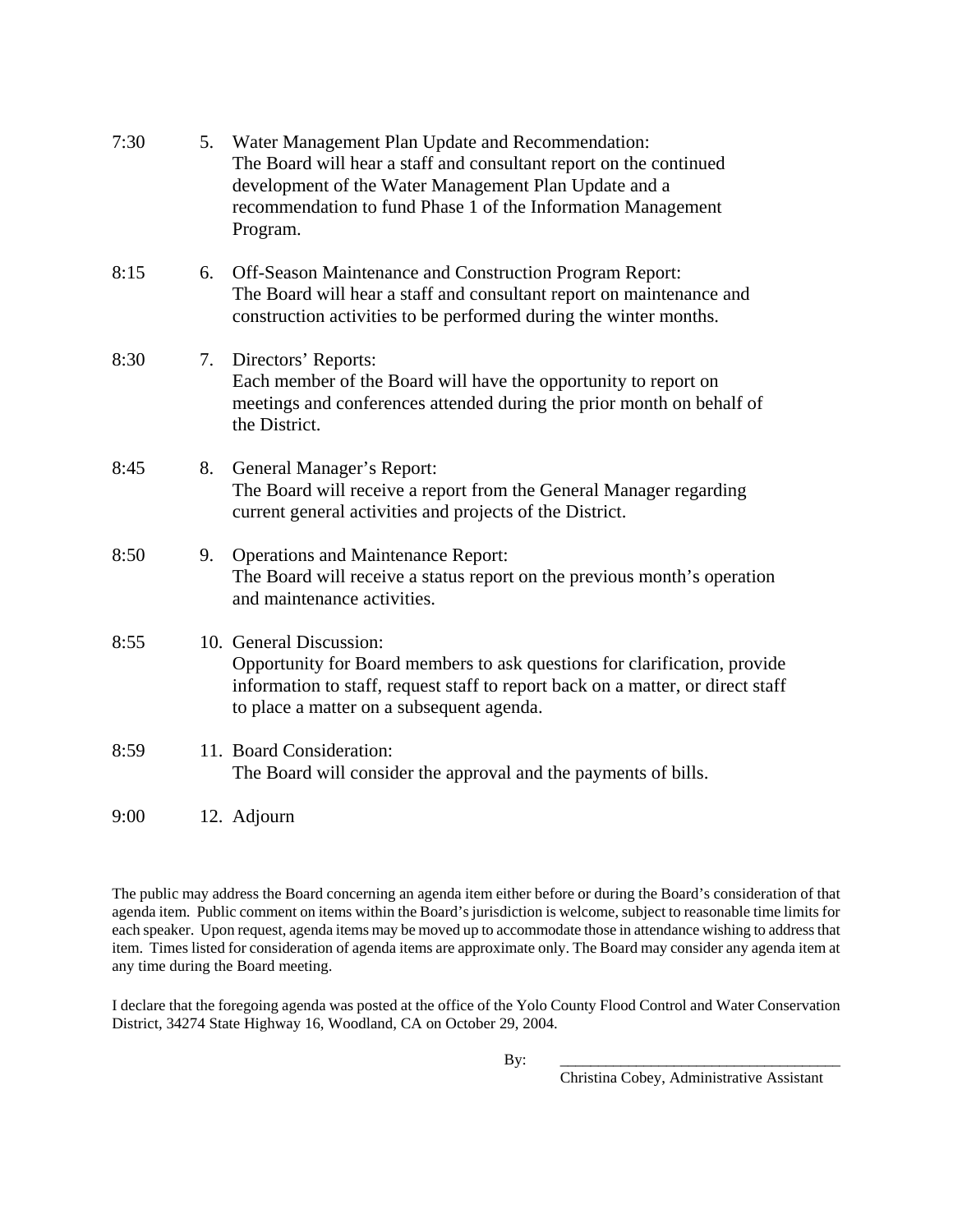#### REGULAR BOARD MEETING MINUTES November 2, 2004

The regular November meeting of the Board of Directors of the Yolo County Flood Control and Water Conservation District was held at 7:00 p.m. on November 2, 2004 at its regular place of business, 34274 State Highway 16, Woodland, California. Chairman Vink convened the meeting with Directors Brice, Eoff, Scheuring and Rominger present. Also in attendance were:

District Staff and Consultants Tim O'Halloran, General Manager Christy Barton, Assistant General Manager Mike Horgan, Engineer Max Stevenson, Water Resources Associate Paul Bartkiewicz, Legal Counsel Francis Borcalli, Engineering Consultant Grant Davids, Engineering Consultant Bryan Thoreson, Engineering Consultant

## **Members of the Public**

Don Rominger, Retired District Director Blake Harlan, District Water User

**MINUTES** 

**M/S/C** approved the minutes of the October 5, 2004 Regular Board meeting as mailed.

#### OPEN FORUM

Mr. O'Halloran introduced Max Stevenson, the District's new Water Resources Associate. Mr. Stevenson provided an overview of his education and experience.

## **CACHE CREEK WILD & SCENIC**

Director Rominger briefly reported on the Cache Creek Wild and Scenic Ad Hoc Subcommittee's meeting with various parties regarding Assemblywoman Wolk's proposed legislation.

## **WATER MANAGEMENT PLAN UPDATE**

Messrs. O'Halloran, Borcalli and Davids presented a detailed report on the Water Management Plan Update (WMPU) Project. An information packet was provided to those present. Covered in the report were the purpose of the project, current work status, challenges and draft work scope. The primary topics covered in the latter were: current water plan, public outreach, study area, water supply, water needs, water balance, conjunctive water management policies, basin management objectives, system performance standards, system needs, environmental and recreational opportunities, storm drainage and flood control, data and information management and regulatory elements. Board and staff discussion followed regarding project schedule, financial cost, staff time requirements and funding sources. Director Scheuring requested that information on the status of the District's Cache Creek water right application be provided at the next Board meeting.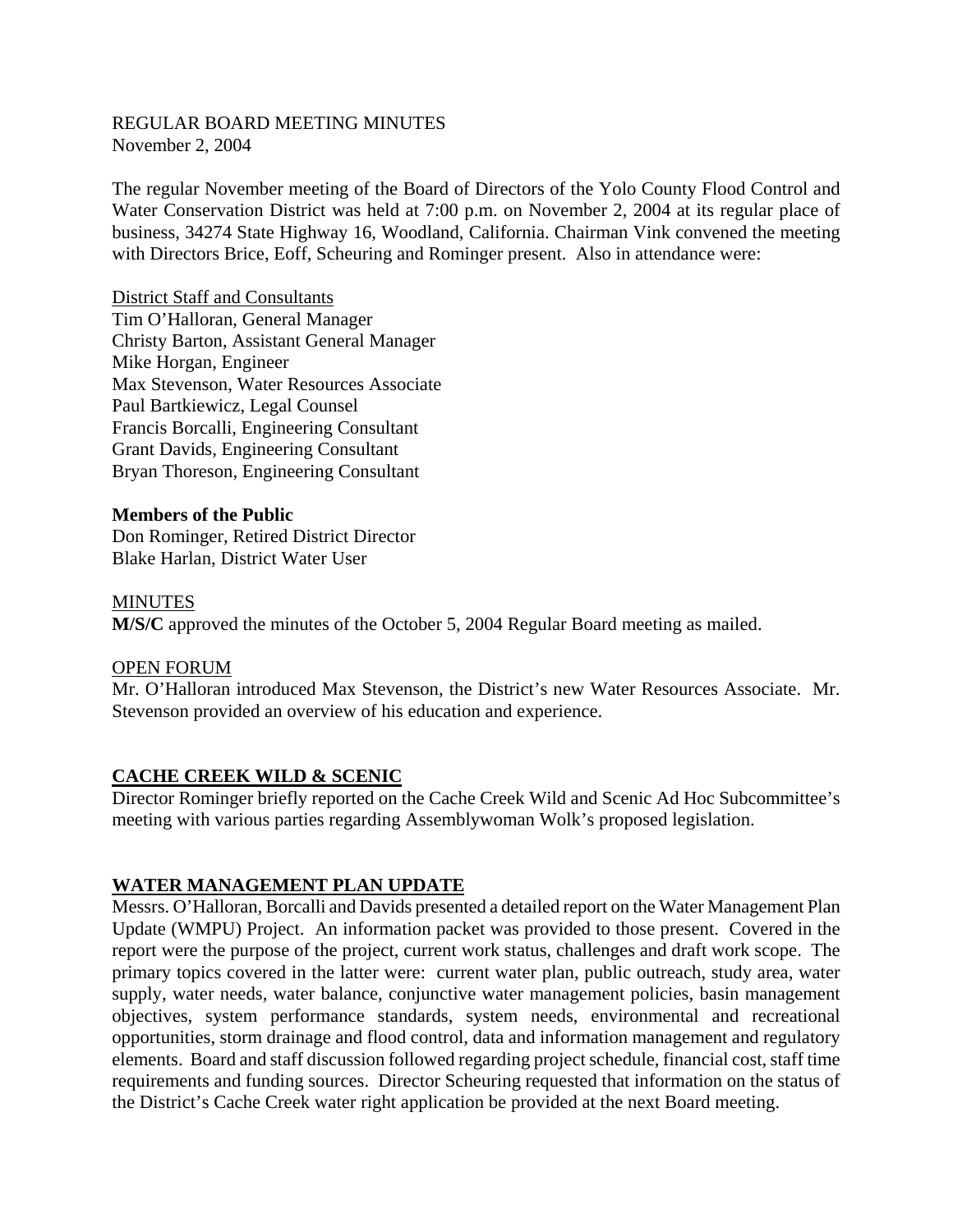Mr. Thoreson subsequently reported on the specifics of the Information Management Program element of the WMPU. He discussed the Phases 1 and 2 work scopes and the cost and schedule for Phase 1. Phase 1 is planned to be initiated soon. Its goals are to institutionalize District knowledge, develop an information repository, enhance staff productivity and improve resource management capability. Board discussion followed regarding sequencing of the phases, the Phase 2 computer software program and project budget.

**M/S/C** approved authority for General Manager to enter into an agreement for Phase 1 work with WRIME.

# **OFF-SEASON CONSTRUCTION PROGRAM**

Mr. Borcalli reported on the District's current construction work scheduled for completion prior to April 1, 2005. He provided an overview of the work scope which includes: Winters Canal erosion repairs, Cottonwood Canal head gate and road culvert replacements, Fredericks Flume flow control modifications, Yolo Central Canal road culvert replacement and Chapman Reservoir outlet/Willow Canal head gate automation; The University Canal relocation and Winters Canal modification at the Madison Check are projects of lesser priority but are being considered. He also highlighted the importance of associated contracting, environmental and construction right of way procedures.

# **DIRECTORS' REPORTS**

Director Eoff reported that NCWA did not meet in September or October.

Director Scheuring reported that the Water Resources Association of Yolo County (WRA) will meet on November 8, 2004 to discuss the Integrated Regional Water Management (IRWMP) now underway and the WRA organizational structure. Mr. O'Halloran stated that the Phase 1 IRWMP data document requires an environmental needs component that will likely take time to prepare.

Director Scheuring also reported that the Conaway Ranch JPA has had little activity and is scheduled to meet next in January 2005.

Director Rominger reported that he had attended the District's 2X2 meeting with Yolo County Supervisors Thomson and Pollock and the District's Wild and Scenic Ad Hoc Committee meeting.

Director Vink reported that the attended the 2X2 meeting with Yolo County and had met with Supervisor McGowan. He advised that he has been reappointed to the Board for another four year term. The Board congratulated him on his reappointment.

## **GENERAL MANAGER'S REPORT**

Mr. O'Halloran reported on the following:

- WRA reorganization process.
- Maintenance projects currently underway, extensiveness of required work items and constraints.
- Harvest Barbeque scheduled for November 19, 2004.